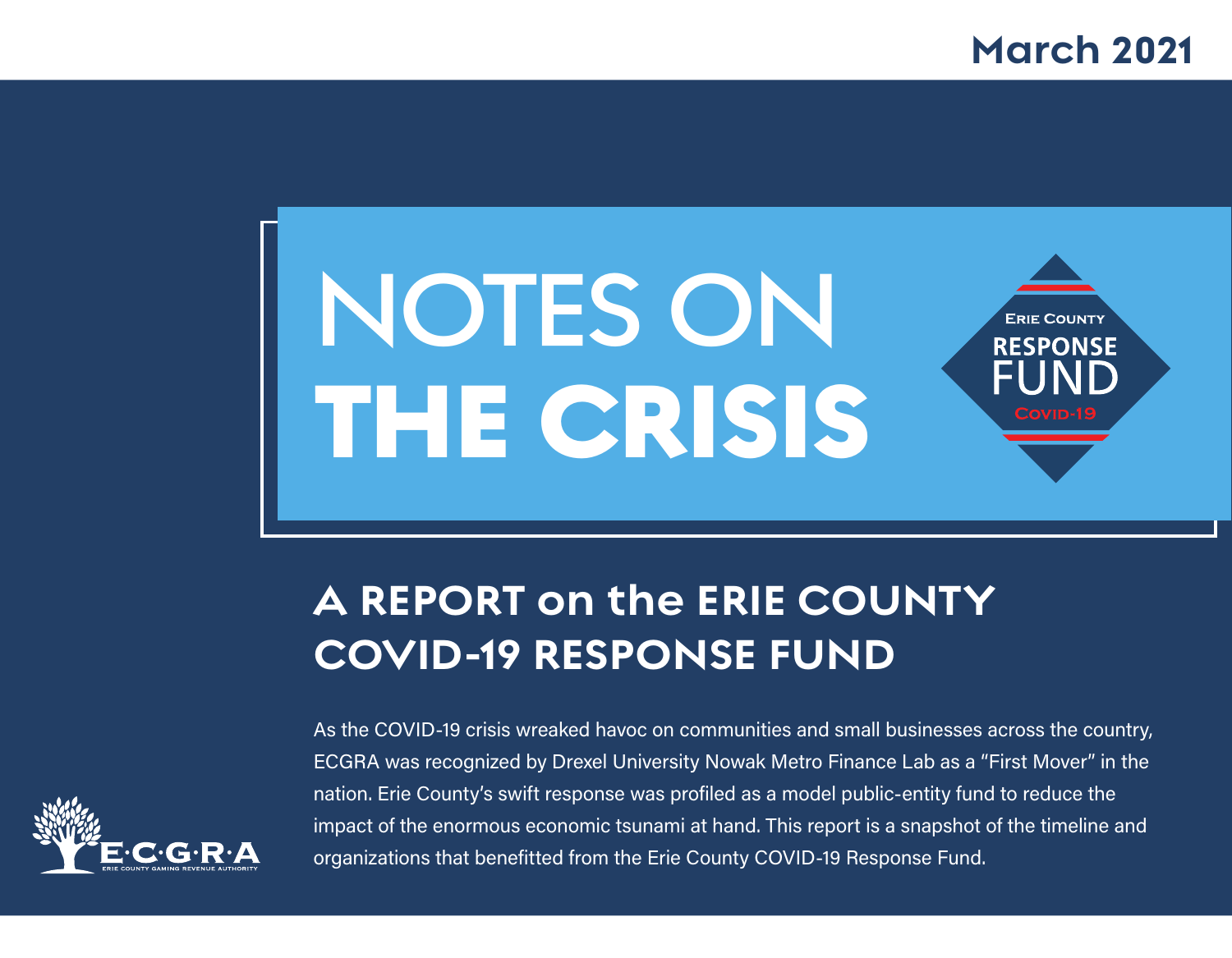## The \$2.35 million Erie County COVID-19 Response Fund

### Three components

- **1. Immediate Human Relief**
- **2. Nonprofit Loan Fund**
- **3. Small Business Loan Fund**

## Announced on March 17th, 2020,

**just days after Pennsylvania public schools were closed** and health officials ordered restaurants and small businesses closed as part of mitigation efforts, the Erie County Gaming Revenue Authority (ECGRA) partnered with the Erie County Council to create a three-pronged relief program, the Erie County COVID-19 Response Fund.

### Leaders proactively created the Fund

**after witnessing news reports from larger cities chronicling the spread of the disease,** its effects on the population of those cities, and resulting business closures. The Fund focused on small businesses, nonprofits, and humanitarian aid.

### Designed to address the crisis

**each area of funding was created** for multiple stakeholders from multiple perspectives.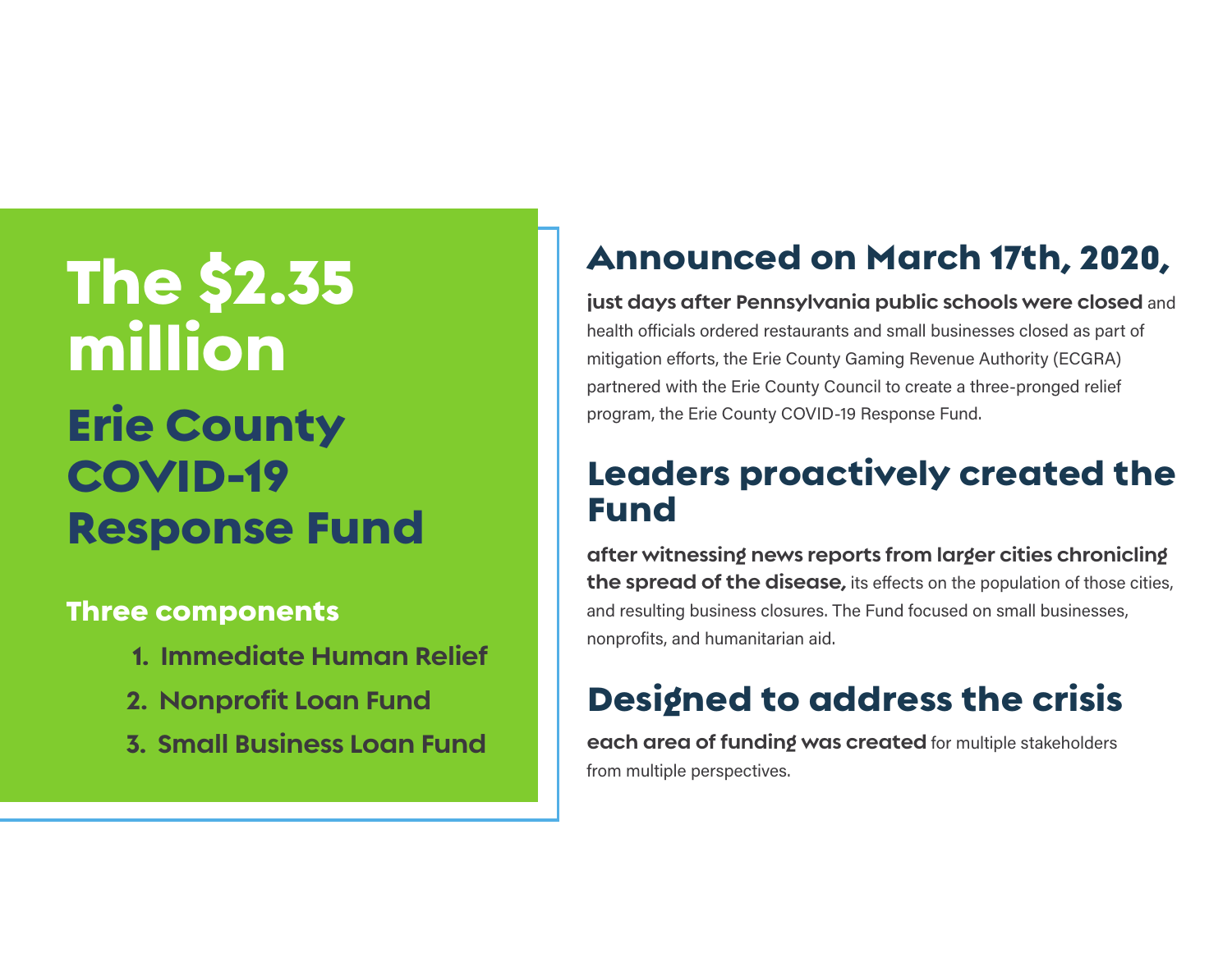**"American communities without a public agency like ECGRA, built to connect and invest at all levels of a community, are at a distinct disadvantage in a post-COVID world. ECGRA was built to move swiftly and with public accountability allowing Erie County to get ahead in the crisis, which saved many local organizations from closing their doors to the residents they serve."** 

> **Bruce Katz co-founder and inaugural director of the Nowak Metro Finance Lab at Drexel University**

## **The COVID-19 pandemic**

### **arrived with very little warning.**

**Schools, businesses, and local government were shutting down.** ECGRA leadership pulled from experience and one helpful source early on: The Disaster Philanthropy Playbook, which can be found online at www.disasterplaybook.org.

Serving as a framework for the Response Fund, the Immediate Human Relief components became a grant program for human services agencies on the frontlines of relief.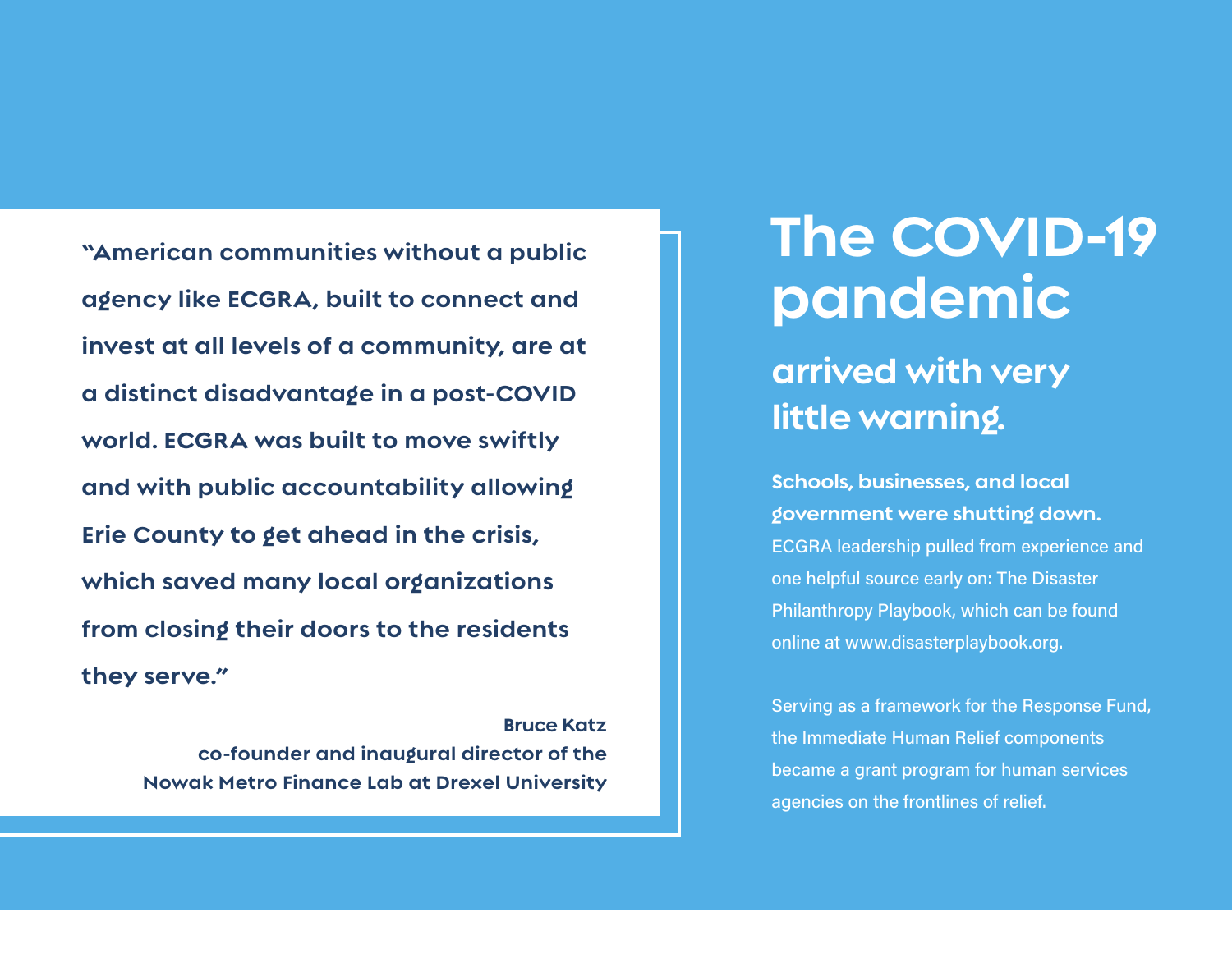**The fund was launched as our community simultaneously faced the worst health and economic crisis of our time.** The COVID-19 global pandemic pushed local governments like counties, cities, and boroughs to their limits, with Erie County leaders earning strong reviews across the board.

Erie County Council utilized ECGRA's grantmaking expertise and infrastructure to create the Erie County COVID-19 Response Fund. The Response Fund moved the needle and garnered national attention for Erie County.

**"In recent history, Erie County had not experienced a pandemic with the potential to kill so many people, cripple the county's quality of life, and devastate the economy. ECGRA's grantmaking infrastructure was the perfect vehicle to get ahead of the crushing humanitarian consequences of COVID-19."**

> **Dr. Perry Wood Executive Director ECGRA**

\$708,794 IMMEDIATE HUMAN RELIEF FUND

2 NONPROFIT LOANS

24 SMALL BUSINESS LOANS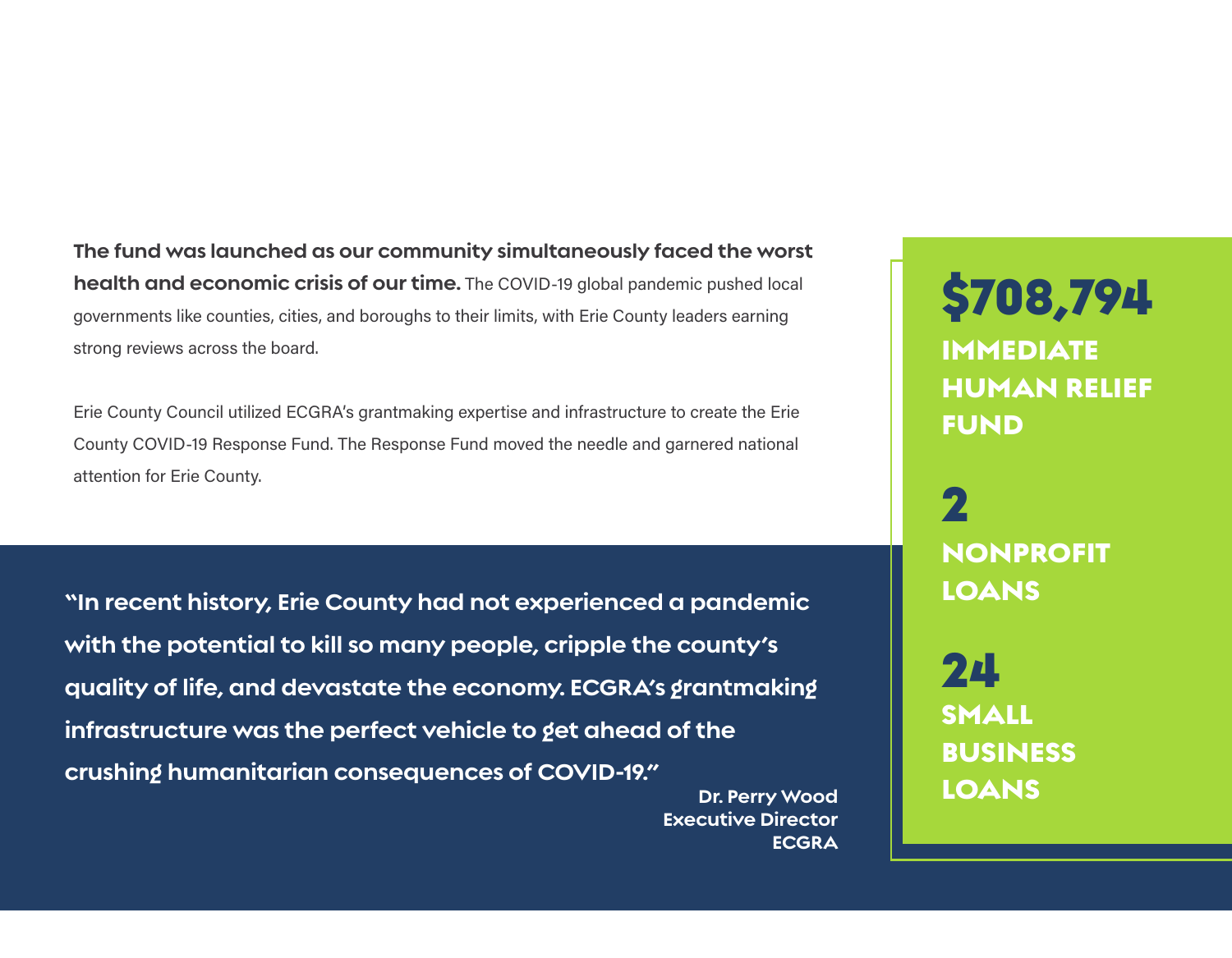## Second Harvest Food Bank

### Second Harvest  $$168,000$   $|$  Second Harvest<br>Food Bank of NWPA

GRANT #1

*PROJECT* **PURCHASE** LIFE-SUSTAINING FOOD FOR ERIE COUNTY FAMILIES FACING FOOD **INSECURITIES** 

## Grants on the Ground …Fast

The first grant awarded through the Erie County COVID-19 Response Fund was swift and impactful. The grant to Second Harvest Food Bank supported 6,000 meals to be distributed throughout Erie County. The \$168,000 award launched the **Immediate Human Relief Fund effort**, providing grants that offered immediate relief to the populations served by food pantries, homeless shelters, child care centers, and elder care centers.

Anticipating that the Food Bank and pantry system would quickly run out of food, ECGRA reached out to the Second Harvest Food Bank and asked them to quantify the challenges that lie ahead. The first grant awarded supported 6,000 meals to be distributed to those in need throughout Erie County over two weeks. We connected their team with Meals on Wheels to work on home delivery to the homebound seniors. The swift action of Erie County Council and the ECGRA Board of Directors allowed for a solution in anticipation of a problem - not a lifeboat when the ship has already sunk.

In an effort to support increased need generated as a result of the COVID-19 global pandemic, Second Harvest packed and distributed Emergency Relief Food Boxes through partners across Erie County. Each Emergency Food Relief Box, which provides 20 meals, costs \$28 to assemble and distribute.

An Emergency Fund grant awarded to Meals on Wheels helped support the cooperative relationship between the home meal delivery organization and Second Harvest Food Bank. Second Harvest Food Bank provided the Emergency Relief Boxes to Meals on Wheels Erie, utilizing funding previously awarded by ECGRA. Pantries and distribution entities that were not previously affiliated with Second Harvest were connected to harness the power of the grant.

The Erie County COVID-19 Emergency Response Fund's first and primary goal is to save lives by supporting those on the front lines of the COVID-19 battle. Grantmakers are uniquely positioned in a crisis because they are regularly in touch with nonprofit institutions that provide a range of lifesaving and -enhancing services. Rapid communication with the leaders in this sector led to an early conclusion: capital was not flowing, and therefore they could not help the people who depend on them.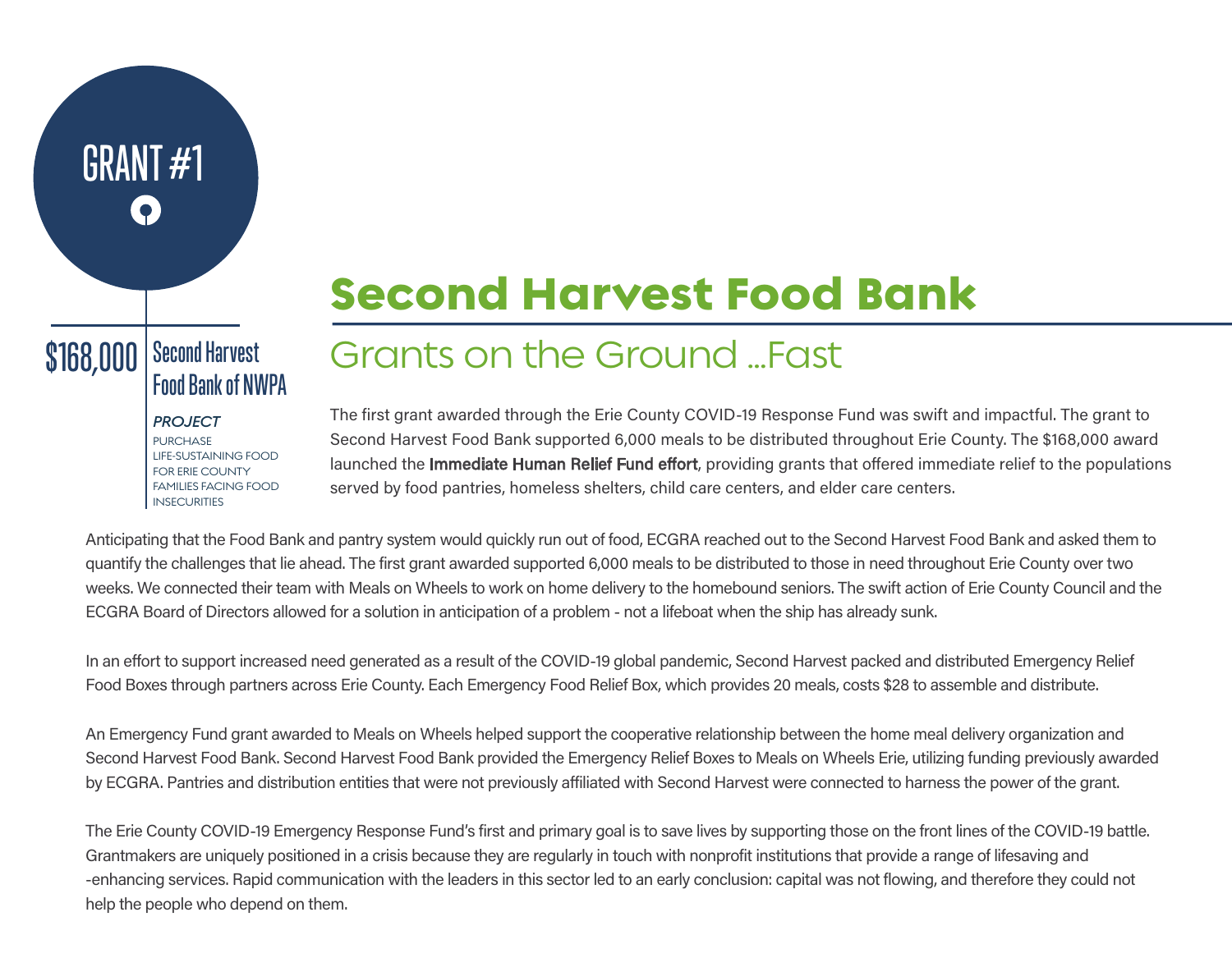**"These are unprecedented times in which families are in desperate need of food. This crisis is affecting our entire community, and ECGRA quickly answered our call to purchase life sustaining food to help our neighbors."**

> **Karen S. Seggi Chief Executive Officer Erie Second Harvest Food Bank.**

### **Erie County Member Agencies Distributing Emergency Relief Food Boxes**

| <b>Allegheny Health Network</b>                      | <b>New Beginnings Food Pantry</b>         |
|------------------------------------------------------|-------------------------------------------|
| <b>Cathedral of St. Paul Food Pantry</b>             | <b>Northwestern Food Pantry</b>           |
| <b>Center City Apartments Food Pantry</b>            | <b>Sacred Heart Church Food Pantry</b>    |
| <b>Christian Cupboard Food Pantry</b>                | <b>St. Boniface Church Food Pantry</b>    |
| <b>Church of the Nativity Food Pantry</b>            | St. George Food Pantry                    |
| <b>Community of Caring Food Pantry</b>               | <b>St. James Food Pantry</b>              |
| <b>Community of Caring Diabetic Food Pantry</b>      | <b>St. Joseph Bread of Life</b>           |
| <b>Edinboro Emergency Food Pantry</b>                | St. John Lutheran Church Food Pantry      |
| <b>Ella Cochran Food Pantry</b>                      | <b>St. Martin Center</b>                  |
| <b>Emmaus Food Pantry</b>                            | <b>Salvation Army</b>                     |
| <b>Erie City Mission Food Pantry</b>                 | <b>Sister Pascal Food Pantry</b>          |
| <b>Fairview Presbyterian Food Pantry</b>             | <b>Sisters of Saint Joseph</b>            |
| <b>Federated Church of East Springfield</b>          | <b>Union City Food Pantry</b>             |
| <b>Glenwood United Methodist Church Food Pantry</b>  | Union City Full Gospel Church Food Pantry |
| <b>Henderson United Methodist Church Food Pantry</b> | Wesleyville Interfaith Food Pantry        |
| <b>Kearsarge Area Food Pantry</b>                    | * List as of 3/26/2020                    |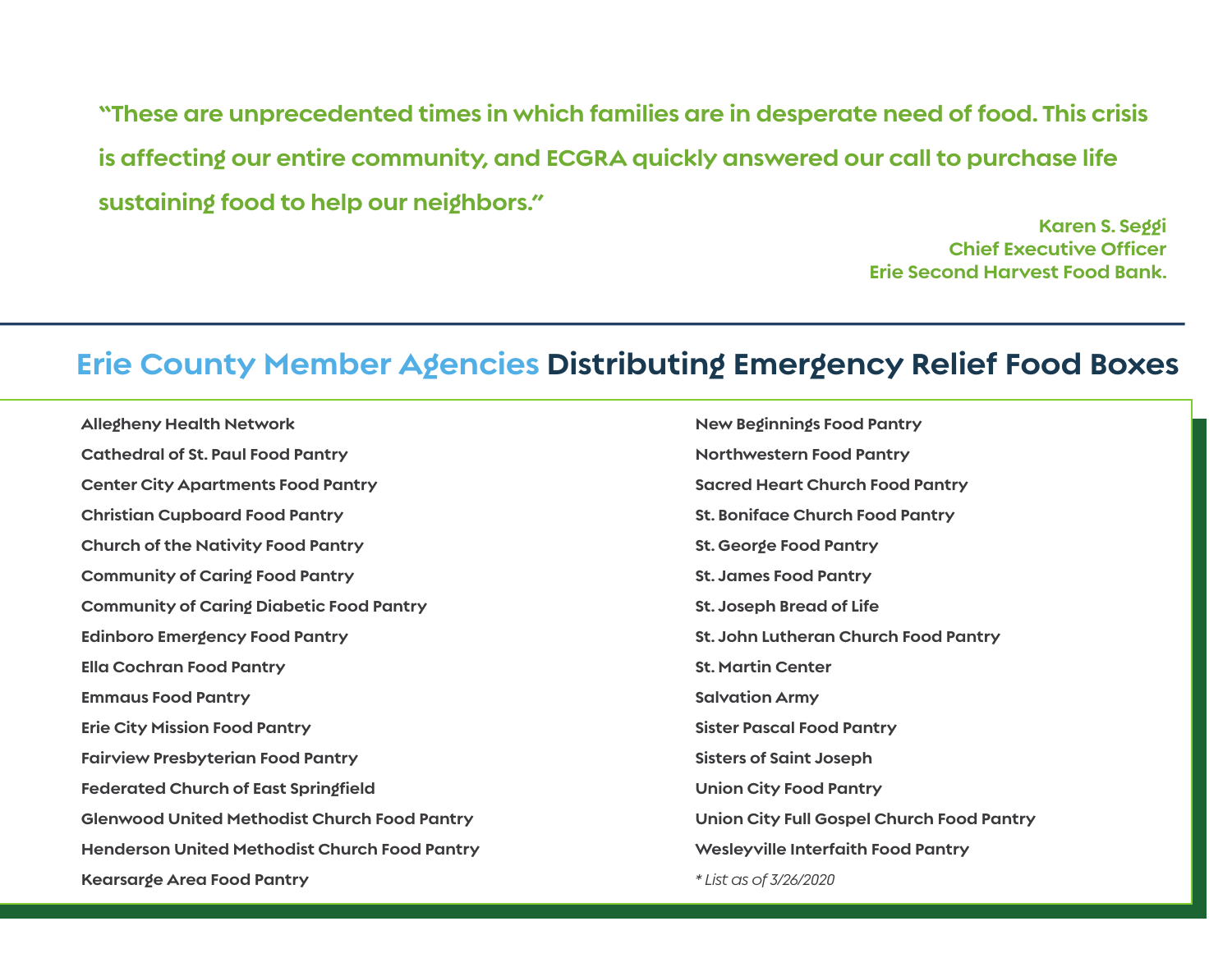## March 20, 2020 Business & Non-Profit Loan Fund

COVID-19 Response Fund Activated to Sustain Erie County Small Businesses and Nonprofits

**The ECGRA-financed fund made patient, flexible loan capital available through Bridgeway Capital.** 

#### **The \$2.35 million Erie County COVID-19**

**Response Fund** included \$1.6 million of loans to small businesses and non-profits to help meet rapidly rising needs generated as a result of the COVID-19 public health crisis. The ECGRA loans were administered through Bridgeway Capital and included flexible payment schedules tailored to respond to the ever-evolving COVID-19 public health crisis. To help qualified small businesses and nonprofits access loan capital, Bridgeway opened the applications via an Erie County COVID-19 Business Relief webpage immediately and was able to close on **26 loans in just 7 weeks**.

# 2 NONPROFIT LOANS 24 SMALL BUSINESS LOANS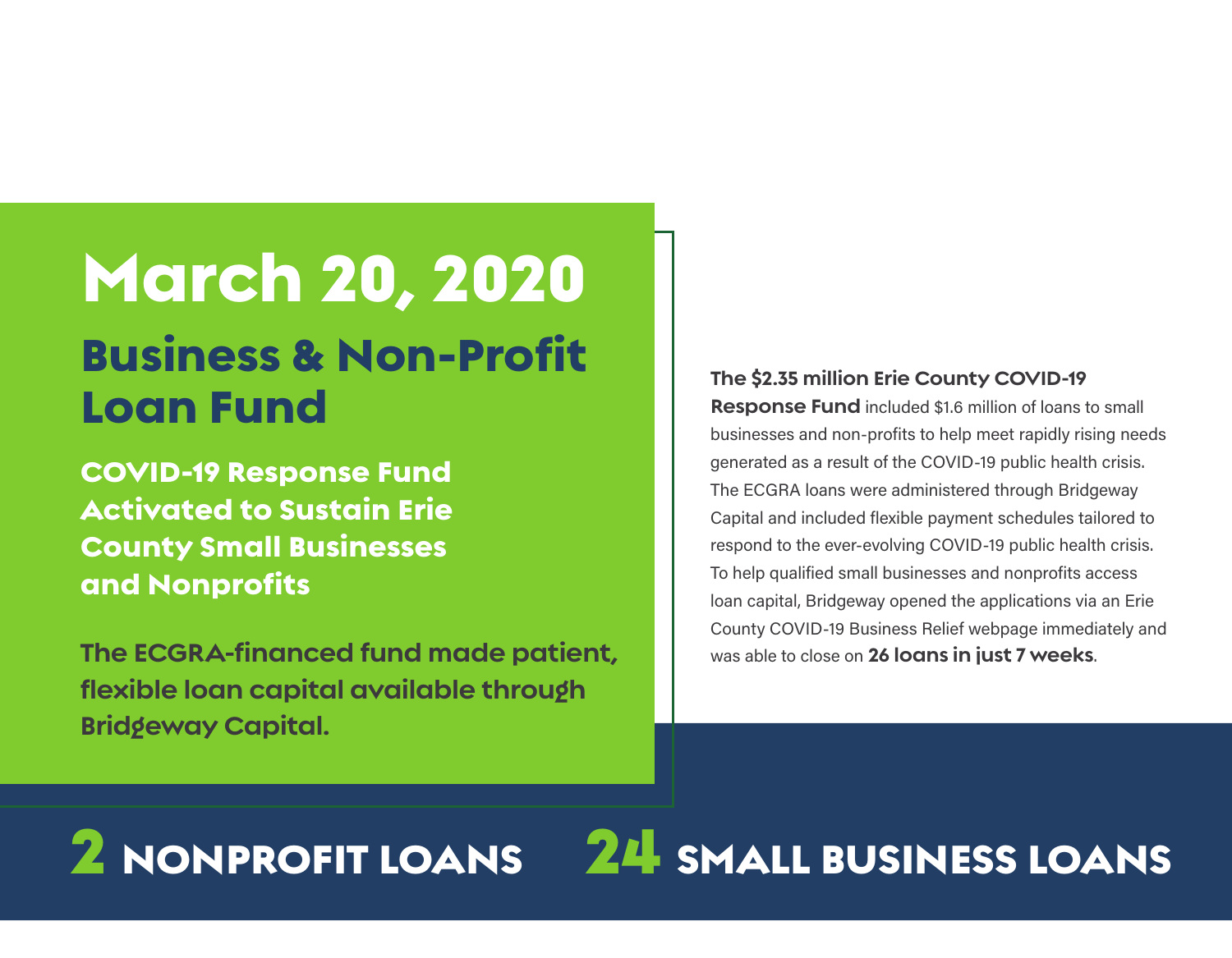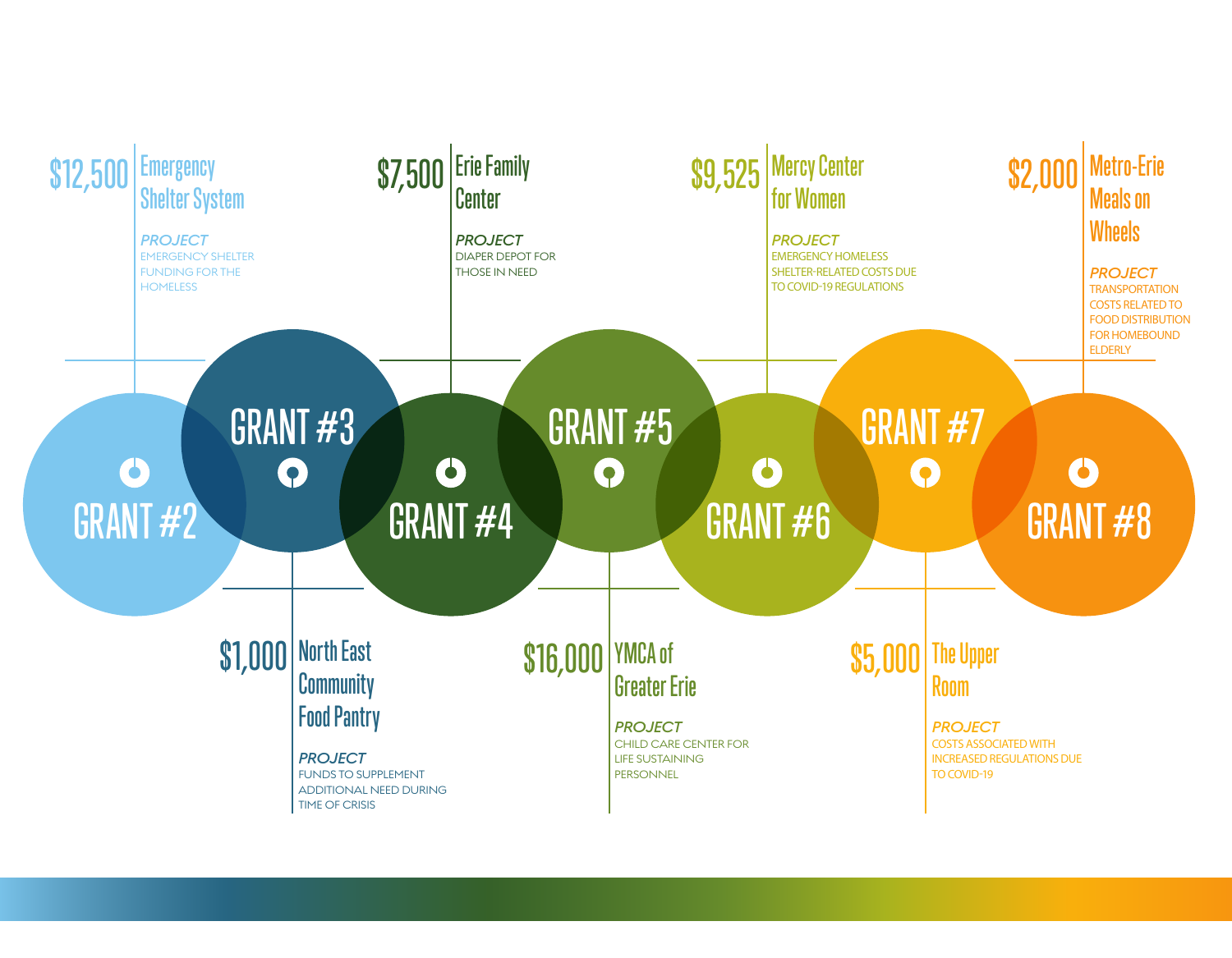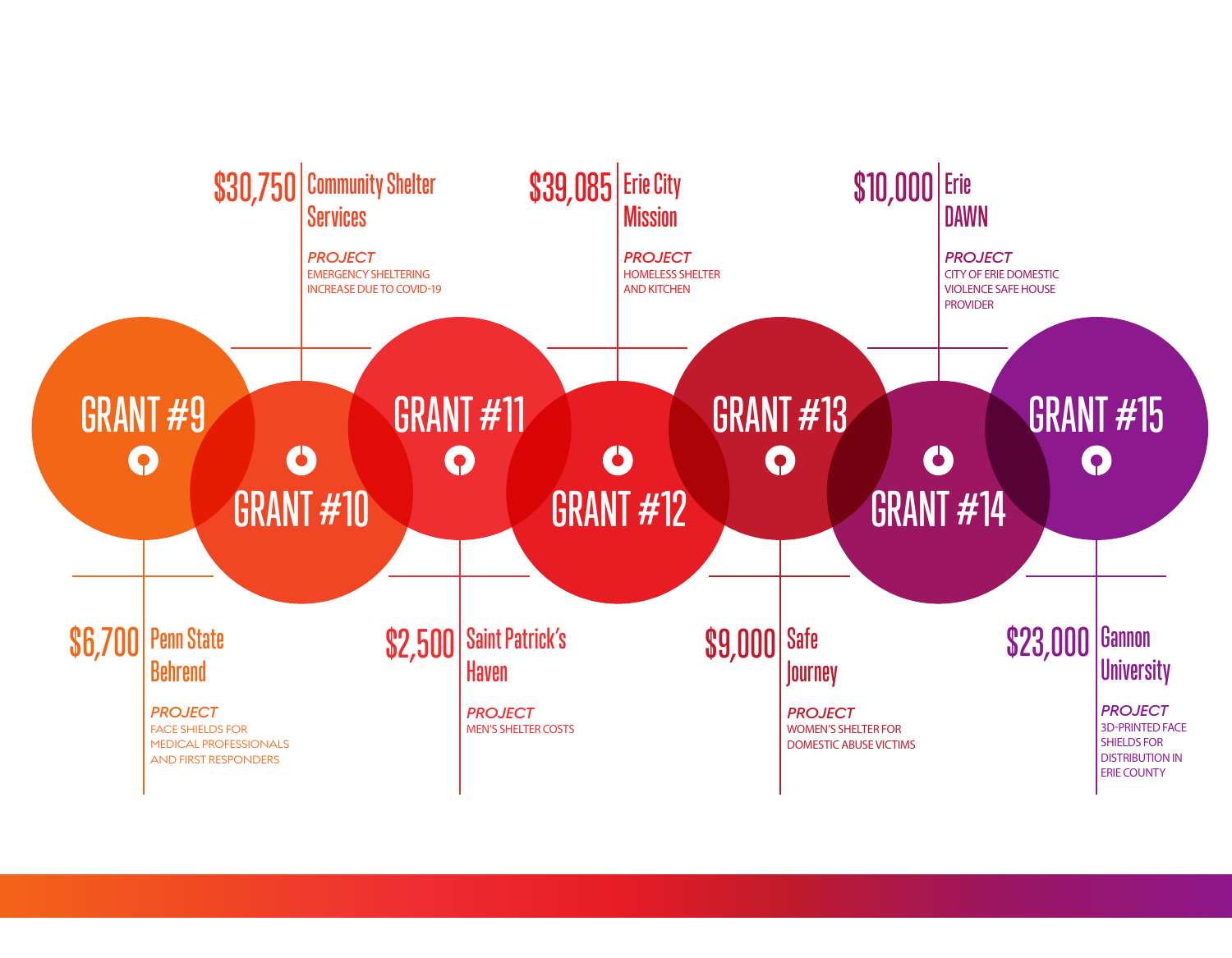## Sarah A. Reed Children's Center

#### Sarah A. Reed  $\left|\frac{\mathsf{11,000}}{\mathsf{Children's Center}}\right|$

GRANT #16

## Supporting Supportive Organizations

*PROJECT* TECHNOLOGY COSTS RELATED TO SOCIAL DISTANCING/REMOTE **THERAPY** 

Sarah A. Reed Children's Center was awarded \$11,000 through the Erie County COVID-19 Response Fund to help continue their mission to improve the quality of life for children with mental health, emotional, behavioral health, and trauma-related challenges. When COVID-19 struck, Sarah Reed was serving 1,700 at-risk children and their families, including residents dependent on their life-supporting services.

The Residential Treatment Facility in Millcreek Township is Sarah Reed's most intensive program providing 24/7 housing, medical care, mental health counseling, daily meals, and educational support to 67 children ages 5-18 with significant psychiatric and/or trauma related challenges. Each child is monitored closely by the nursing staff at the on-campus Leslie Medical Center. When COVID-19 hit, they had to implement new safety measures to ensure that children and staff remained healthy.

The grant provided Sarah A. Reed Children's Center an opportunity to immediately purchase new safety equipment, which included infrared forehead thermometers, N95 masks, disposable face shields, and other personal protective equipment to keep all staff and children safe during the crisis. They were also able to obtain new air mattresses, sheets, pillows, blankets, and food equipment to prepare for their residential behavioral sta to shelter-in-place if needed with the children in the Gary Bukowski Sarah A. Reed Children's Center's five residence halls.

The pandemic also required therapists to provide mental health and behavioral counseling remotely. The grant provided 35 therapists with new Google Chromebooks and HIPAA-compliant Zoom licenses so they can continue to provide therapy to their clients remotely.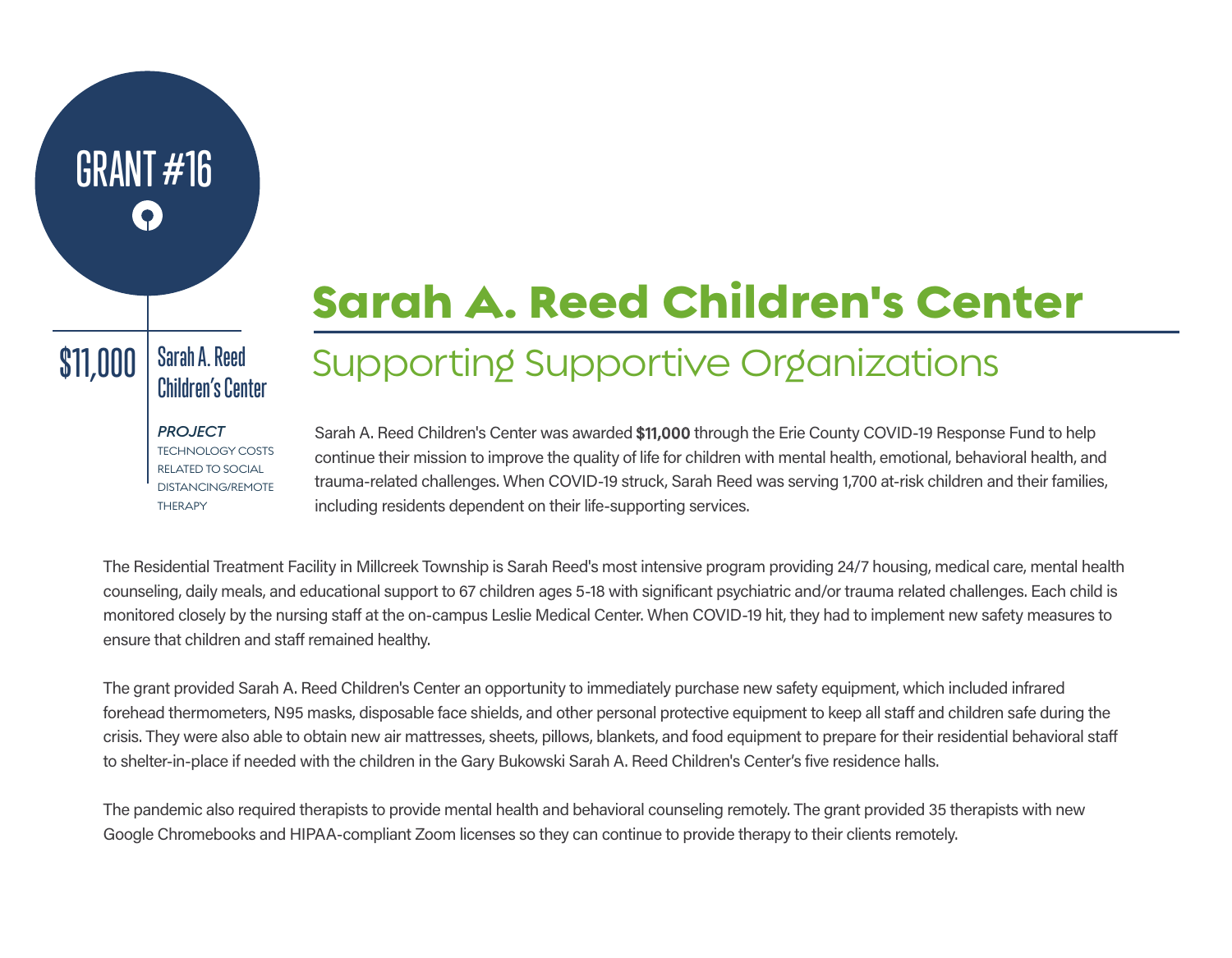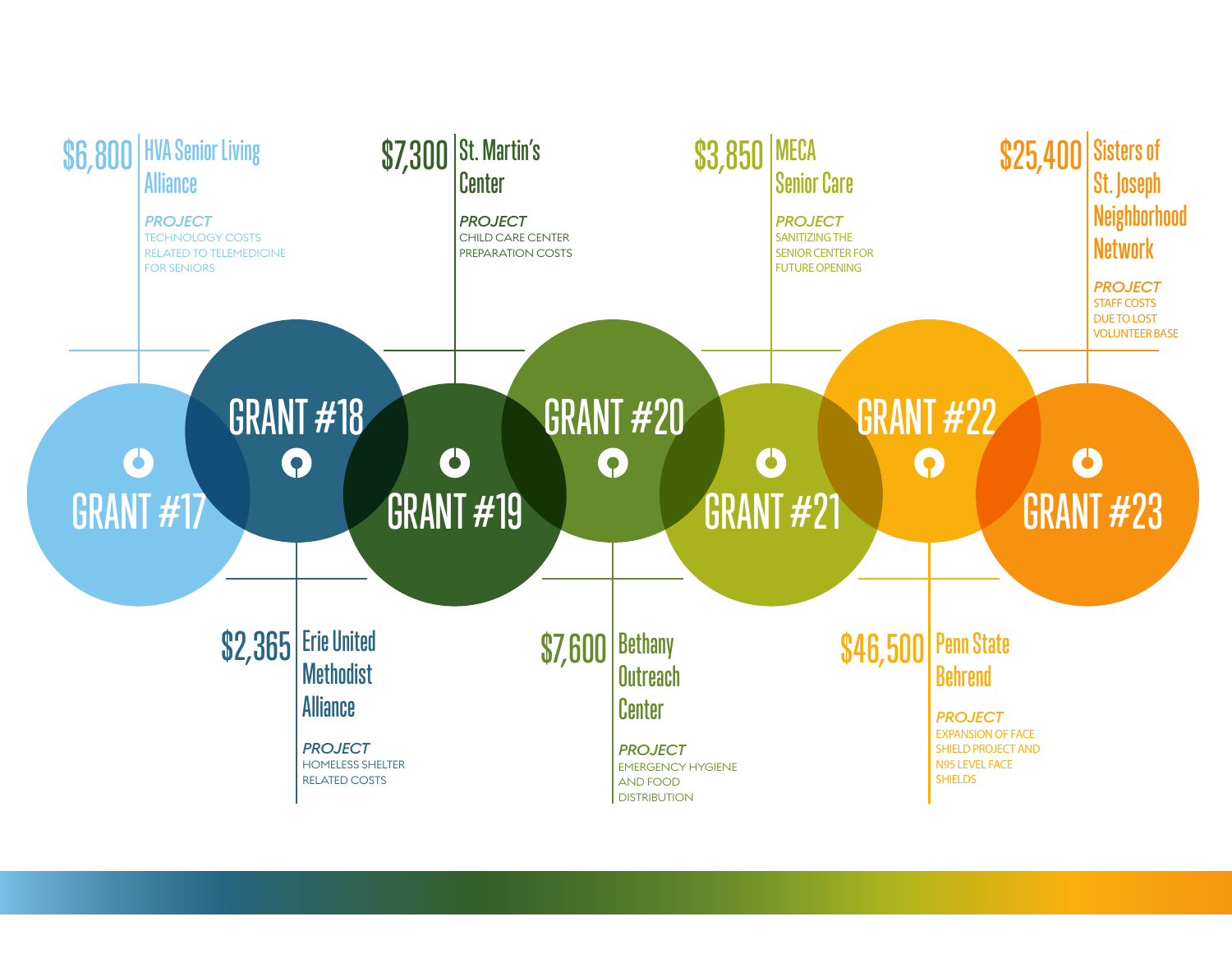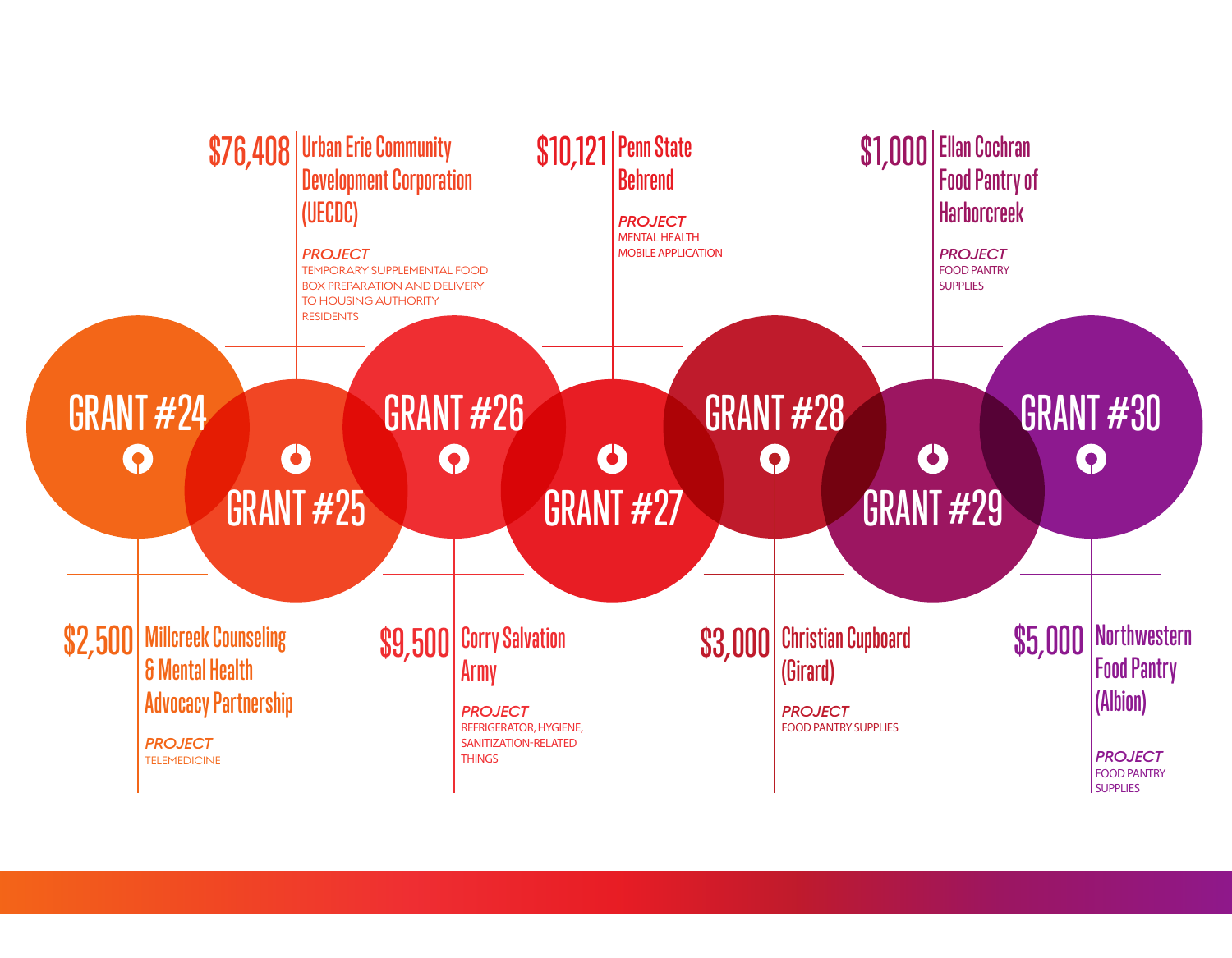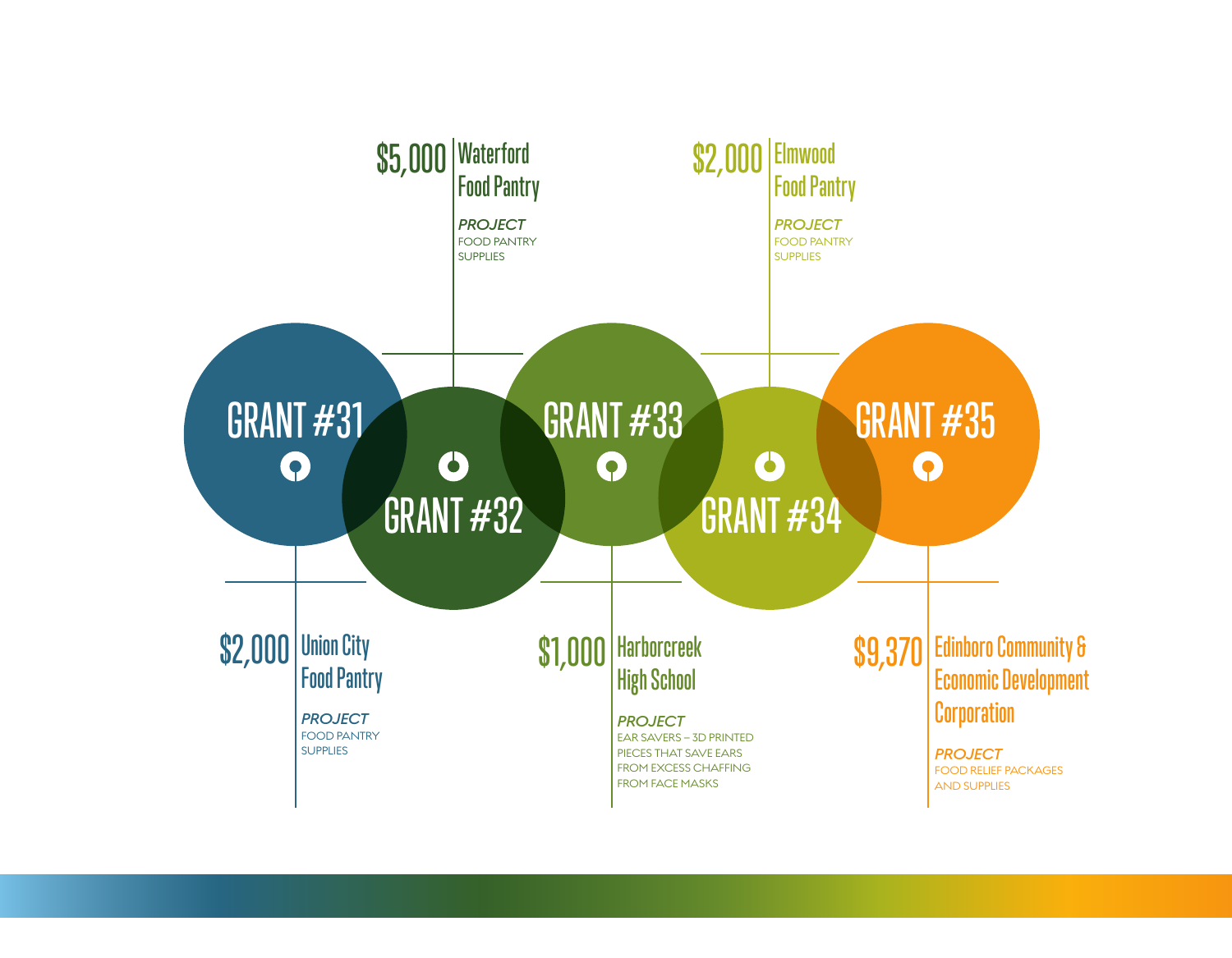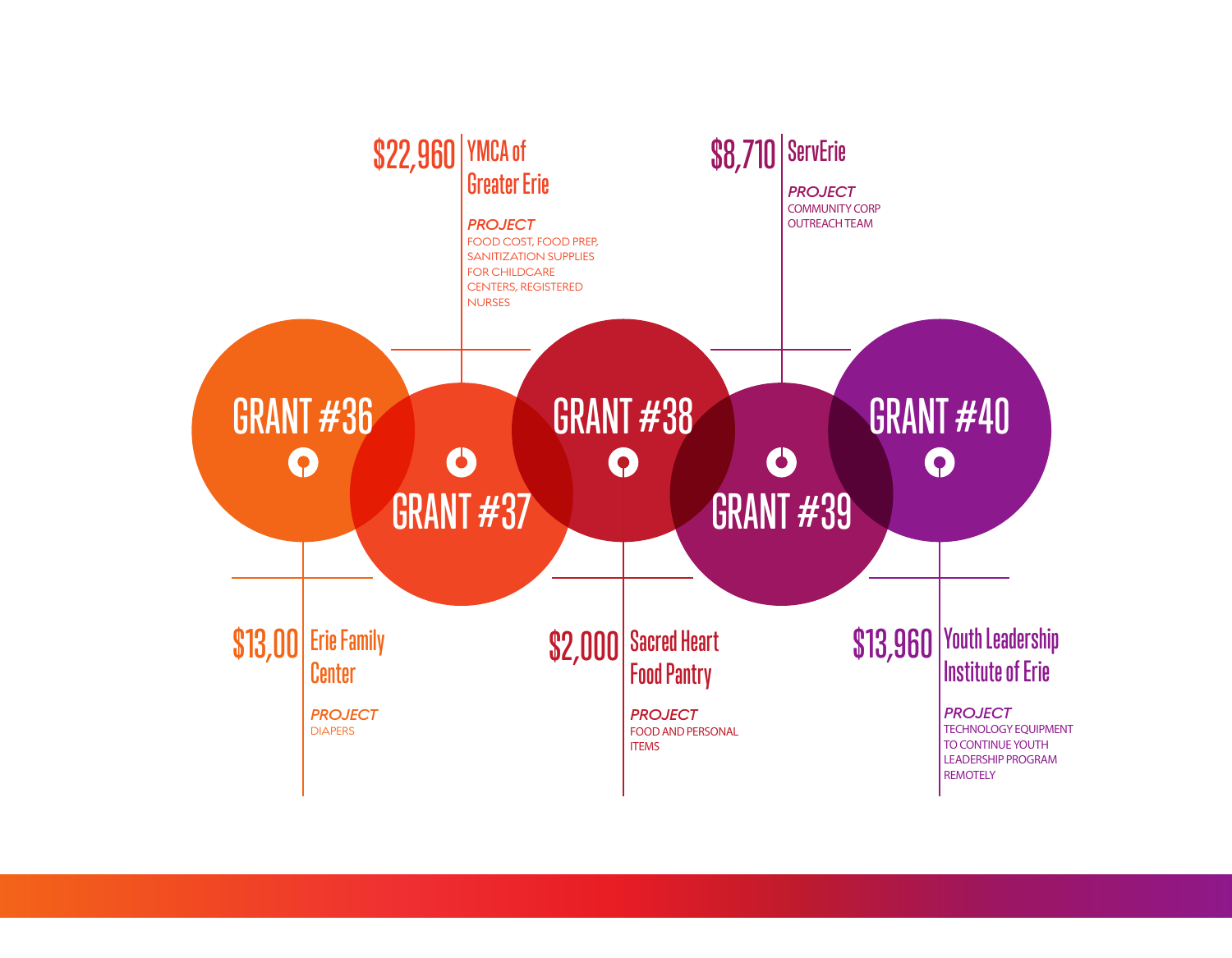# GRANT #41

### Project Face Shield for Public Safety & Human  $\left| \frac{\$20,000}{\$8\} \right|$   $\frac{\$20,000}{\$8\}$

#### *PROJECT*

PURCHASE AND SUPPLY OF FACE SHIELDS FOR ERIE COUNTY PUBLIC SAFETY & HUMAN SERVICES EMPLOYEES

## Project Face Shield

## up to Project Face Shield for Mission Completed 6,830 Face Shields

At the height of the crisis, ECGRA doubled down on an investment to arm area non-profit employees with 500 face shields. ECGRA initially purchased and coordinated the distribution of facemasks for local police and fire with a purchase of 500 face shields.

Along with the investment for non-profits and local police and fire, ECGRA also purchased and supplied employees of 13 public school districts of Erie County with 5,830 face shields.

#### The 13 public school districts of Erie County supplied ECGRA with the following face shield requests: